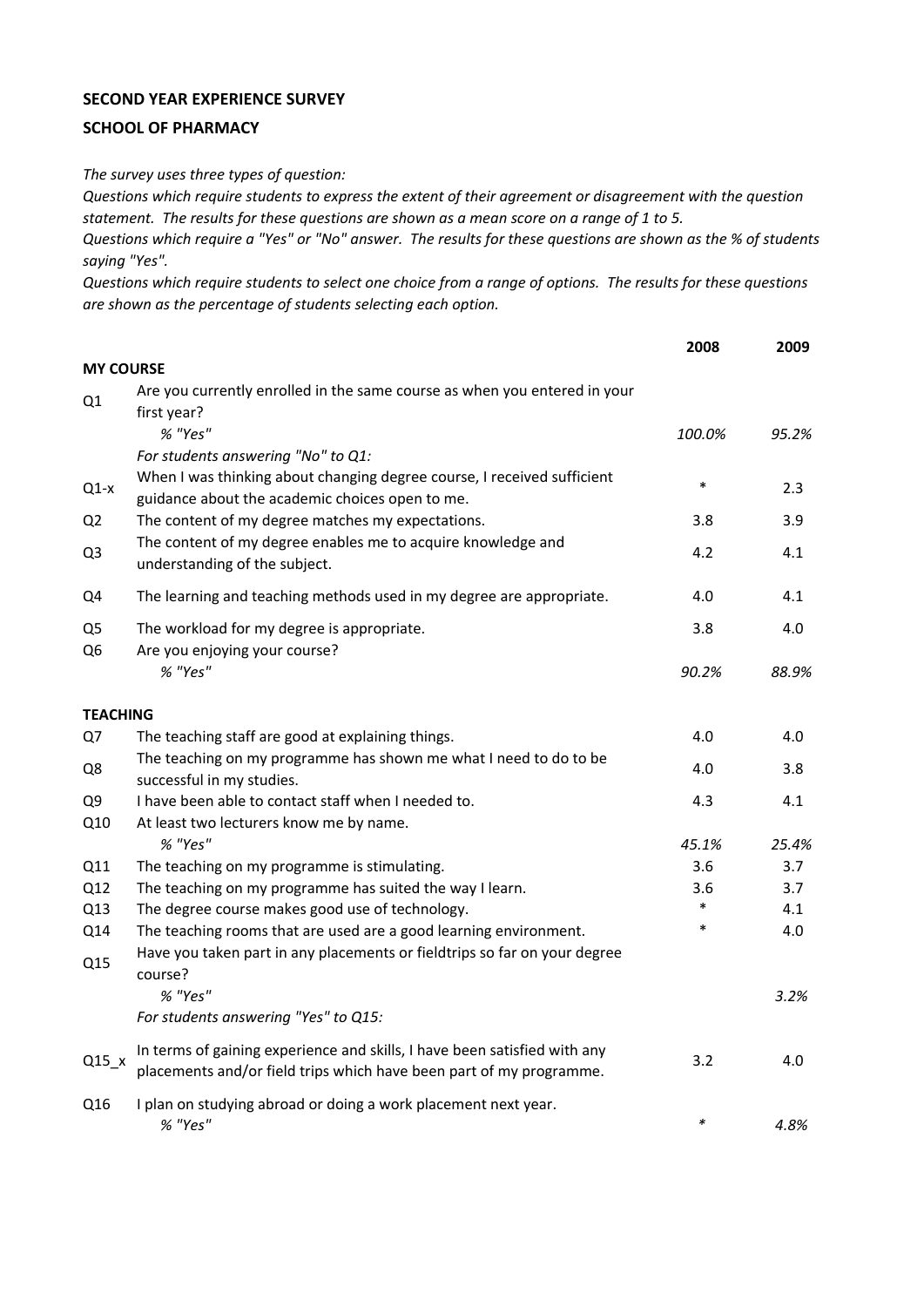|                 |                                                                                                      | 2008   | 2009   |
|-----------------|------------------------------------------------------------------------------------------------------|--------|--------|
|                 | <b>ASSESSMENT AND FEEDBACK</b>                                                                       |        |        |
| Q17             | Feedback on my work has been prompt (within three weeks of submission of<br>the work).               | 4.0    | 4.1    |
| Q18             | Feedback on my work has helped me in my learning.                                                    | 3.6    | 3.7    |
| Q19             | The criteria used in assessing work were made clear at the beginning of my                           | 3.9    | 3.4    |
| Q <sub>20</sub> | programme.<br>I am satisfied with my academic performance on my modules.                             | 3.4    | 3.5    |
| <b>SERVICES</b> |                                                                                                      |        |        |
|                 | Where I have used them, I have been satisfied with the following:                                    |        |        |
| Q <sub>21</sub> | <b>Accommodation Office</b>                                                                          | 3.8    | 3.9    |
| Q <sub>22</sub> | <b>Admissions Office</b>                                                                             | 4.1    | 4.0    |
| Q <sub>23</sub> | <b>Campus Eating Places</b>                                                                          | $\ast$ | 3.4    |
| Q24             | Careers Services, Work Placement Centre, Jobshop                                                     | 3.4    | 3.8    |
| Q <sub>25</sub> | <b>Counselling Service</b>                                                                           | $\ast$ | 3.3    |
| Q26             | <b>Disability Services</b>                                                                           | 3.0    | 3.1    |
| Q27             | <b>Health Services</b>                                                                               | 3.7    | $\ast$ |
| Q28             | Finance Office                                                                                       | 3.9    | 3.7    |
| Q29             | Learning Development Service                                                                         | $\ast$ | 3.4    |
| Q30             | Queen's International                                                                                | 3.1    | 3.5    |
| Q31             | Queen's Sport (PEC)                                                                                  | $\ast$ | 3.5    |
| Q <sub>32</sub> | Student Jobshop                                                                                      | $\ast$ | 3.6    |
| Q <sub>33</sub> | <b>Student Records and Examinations</b>                                                              | 3.7    | 3.7    |
| Q34             | <b>Student Support</b>                                                                               | 3.6    | $\ast$ |
| Q35             | <b>Student Guidance Centre</b>                                                                       | 3.9    | 3.8    |
| Q36             | Students' Union                                                                                      | $\ast$ | 4.3    |
| Q37             | University Clubs and Societies                                                                       | $\ast$ | 4.0    |
| Q38             | The Students' Union has enhanced my experience at Queen's.                                           | *      | 3.8    |
| <b>ADVICE</b>   |                                                                                                      |        |        |
|                 | I have received sufficient guidance about the academic choices open to me:                           |        |        |
| Q39             | Post-admission (from Schools, Academic Staff)                                                        | 3.8    | *      |
| Q40             | When I was thinking about what modules I would take in second year                                   | *      | 3.3    |
| Q41             | Now that I am in my second year                                                                      | 3.8    | 3.3    |
| Q42             | Queen's information on tuition fees and bursaries was helpful.                                       | $\ast$ | 2.9    |
| Q43             | The most useful source of information on tuition fees and financial support<br>was:                  |        |        |
|                 | Secondary School                                                                                     | $\ast$ | $\ast$ |
|                 | E&LB/LEA                                                                                             | $\ast$ | *      |
|                 | <b>UCAS</b>                                                                                          | $\ast$ | *      |
|                 | Queen's literature (leaflets, correspondence)                                                        | 9.8%   | *      |
|                 | Queen's website                                                                                      | 90.2%  | *      |
|                 | Other                                                                                                | *      | *      |
|                 | <b>LEARNING RESOURCES</b>                                                                            |        |        |
| Q44             | The library resources (eg, books, journals) are good enough for my needs.                            | 4.2    | 4.0    |
| Q45             | The library services (eg, borrower services, information, training) are good<br>enough for my needs. | 4.1    | 4.0    |
| Q46             | I have been able to access computers when I needed to.                                               | 4.2    | 3.9    |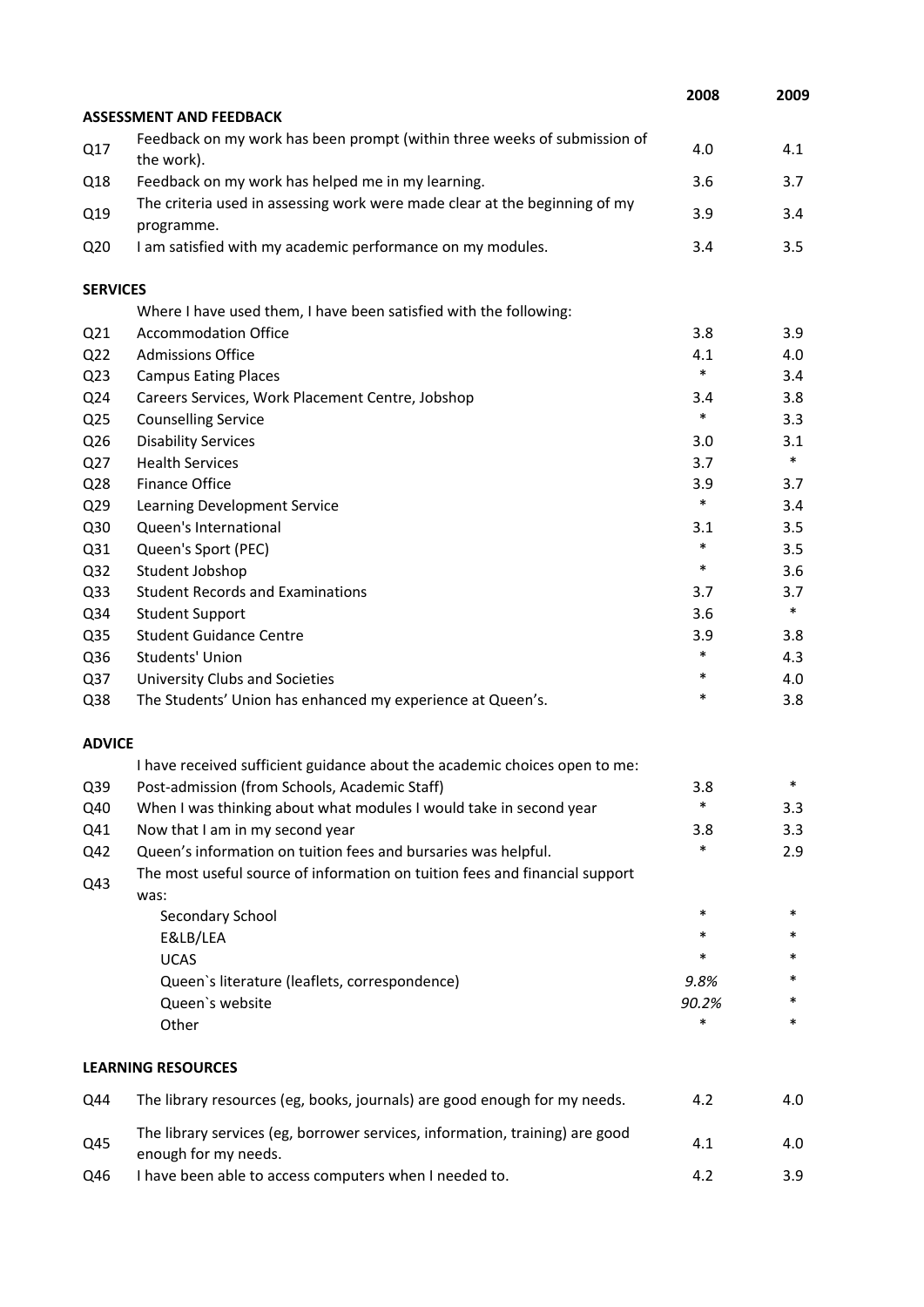|                 |                                                                                                                                                      | 2008   | 2009    |
|-----------------|------------------------------------------------------------------------------------------------------------------------------------------------------|--------|---------|
|                 | <b>STUDY LIFE BALANCE</b>                                                                                                                            |        |         |
| Q47             | How many hours of time-tabled classes (eg, lectures, tutorials, seminars,<br>practicals) have you had scheduled in an average week during term-time? |        |         |
|                 | $0 - 6$                                                                                                                                              | 2.0%   | $0.0\%$ |
|                 | $7 - 12$                                                                                                                                             | 3.9%   | 15.9%   |
|                 | $13 - 18$                                                                                                                                            | 66.7%  | 63.5%   |
|                 | 19-24                                                                                                                                                | 27.5%  | 17.5%   |
|                 | $25+$                                                                                                                                                | 0.0%   | 3.2%    |
| Q48             | How many days per week during term-time do you typically come to Queen's<br>to study?                                                                |        |         |
|                 | 1                                                                                                                                                    | 19.4%  | 15.3%   |
|                 | $\overline{2}$                                                                                                                                       | 38.9%  | 1.7%    |
|                 | 3                                                                                                                                                    | 8.3%   | 13.6%   |
|                 | 4                                                                                                                                                    | 19.4%  | 44.1%   |
|                 | $5+$                                                                                                                                                 | 13.9%  | 25.4%   |
| Q49             | Where are you living while you are attending Queen's?                                                                                                |        |         |
|                 | At Home                                                                                                                                              | 29.4%  | 15.9%   |
|                 | Other private accommodation                                                                                                                          | 68.6%  | 81.0%   |
|                 | University run accommodation                                                                                                                         | 2.0%   | 3.2%    |
| Q50             | Have you been required to take on employment (part-time, full-time) to                                                                               |        |         |
|                 | finance yourself through university?                                                                                                                 |        |         |
|                 | % "Yes"                                                                                                                                              | 78.4%  | 77.8%   |
|                 | For students answering "Yes" to Q50:                                                                                                                 |        |         |
|                 | Q50_x Please select the number of hours you work in your job per week:                                                                               |        |         |
|                 | $1 - 5$                                                                                                                                              | 7.5%   | 4.1%    |
|                 | $6 - 10$                                                                                                                                             | 35.0%  | 40.8%   |
|                 | $10 - 15$                                                                                                                                            | 37.5%  | 38.8%   |
|                 | 16-20                                                                                                                                                | 15.0%  | 12.2%   |
|                 | $21 - 25$                                                                                                                                            | 5.0%   | 4.1%    |
|                 | $26+$                                                                                                                                                | 0.0%   | 0.0%    |
| Q51             | I find it difficult to balance academic and other commitments such as:                                                                               |        |         |
|                 | Social Life                                                                                                                                          | 2.9    | 3.2     |
|                 | Work (part-time, full-time)                                                                                                                          | 3.0    | 3.1     |
|                 | Caring for others (parent, partner, children)                                                                                                        | 3.2    | 3.4     |
|                 | PERSONAL DEVELOPMENT                                                                                                                                 |        |         |
| Q52             | My programme requires me to work with other students.                                                                                                | 4.2    | 4.2     |
| Q53             | I have received sufficient advice about Personal Development Planning (PDP).                                                                         | 3.3    | 3.3     |
| Q54             | I am not as motivated towards my studies as I should be.                                                                                             | 3.0    | 3.0     |
| Q55             | I haven't done the background reading expected of me.                                                                                                | 2.7    | 3.0     |
| Q56             | Academic work at this level is harder than I expected it to be.                                                                                      | 2.9    | 3.0     |
| Q57             | I feel I have made the right choice of programme.                                                                                                    | 3.9    | 4.1     |
| Q58             | I know what I want to do when I graduate.                                                                                                            | 4.0    | 3.8     |
| Q59             | I am confident that my programme will lead to a job at a level that matches<br>my qualification.                                                     | 4.4    | 4.2     |
| Q60             | I enjoy the social side of being at Queen's.                                                                                                         | 4.4    | 4.2     |
| Q61             | I know about Degree Plus.                                                                                                                            | $\ast$ | 1.8     |
| Q <sub>62</sub> | I have been encouraged to meet with a Careers Adviser to discuss my future<br>plans                                                                  | 2.8    | 3.1     |